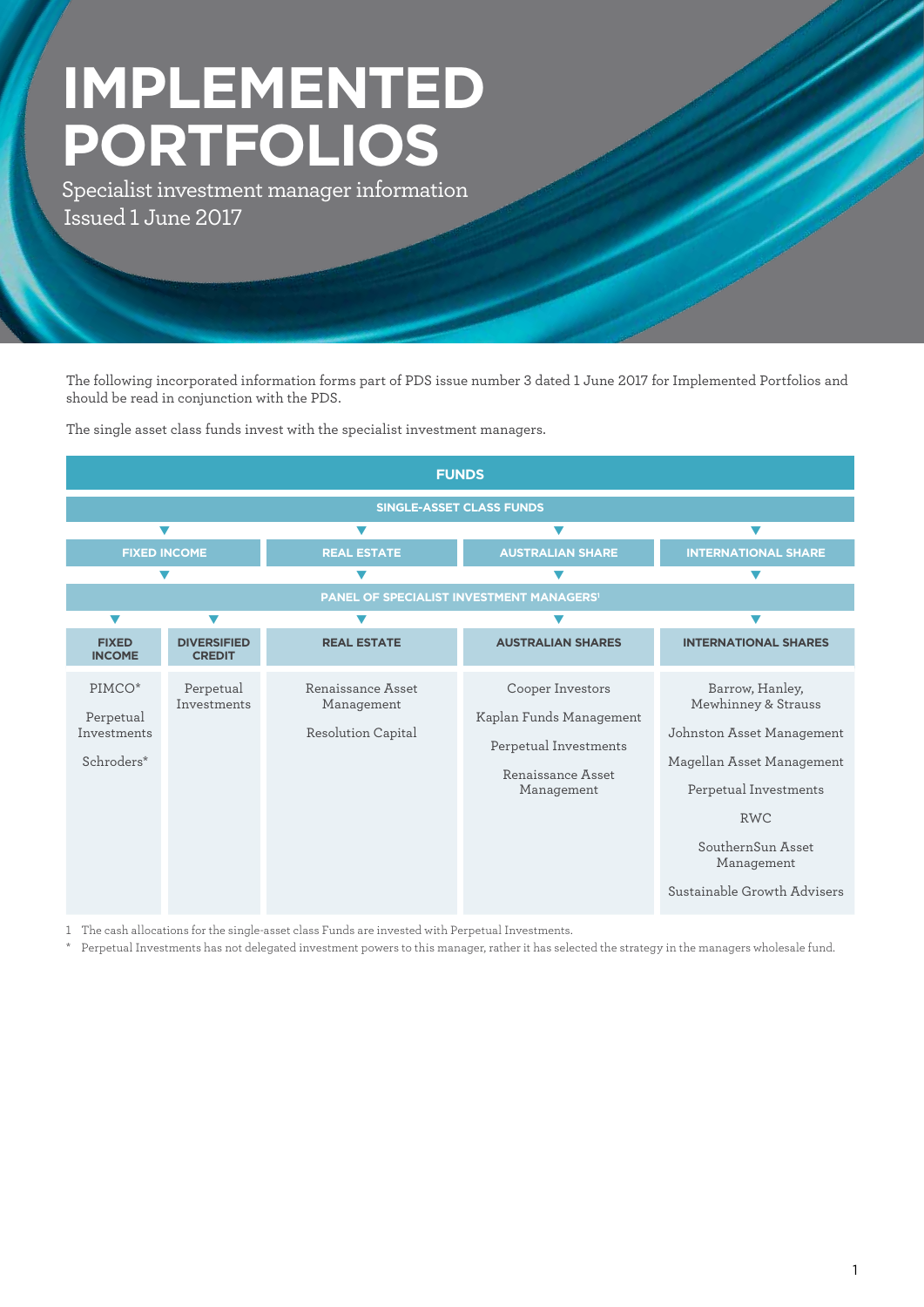### **THE SPECIALIST INVESTMENT MANAGERS**

The specialist investment managers for the Funds are outlined below. All figures relating to funds under management are as at 31 March 2017 unless otherwise stated.

## **BARROW, HANLEY, MEWHINNEY & STRAUSS**

|                                            | Barrow, Hanley, Mewhinney & Strauss ('BHMS') is a global value equity manager, founded<br>in 1979. BHMS is majority owned by OM Asset Management plc, a UK company listed on the<br>NYSE with substantial resources dedicated to the investment management business.                                                                                                                                                                                                                                                                                                                                                                                                                                                                                                                                                                                                 |
|--------------------------------------------|----------------------------------------------------------------------------------------------------------------------------------------------------------------------------------------------------------------------------------------------------------------------------------------------------------------------------------------------------------------------------------------------------------------------------------------------------------------------------------------------------------------------------------------------------------------------------------------------------------------------------------------------------------------------------------------------------------------------------------------------------------------------------------------------------------------------------------------------------------------------|
|                                            | BHMS is an independently managed company and operates autonomously from its Dallas,<br>Texas headquarters. BHMS offers U.S., non-U.S., global, and emerging markets equity, fixed<br>income, and balanced investment management. Firm-wide assets under management as<br>at 31 December 2016 were US\$92 billion, of which US\$4.1 billion were global value equity<br>assets under management. BHMS' approach to the equity market is based on the underlying<br>philosophy that markets are inefficient. These inefficiencies can best be exploited through<br>adherence to a value-oriented investment process dedicated to the selection of securities on<br>a Bottom-up basis. BHMS has an alliance with BNP Paribas Investment Partners whereby<br>BNPP IP has the exclusive right to distribute BHMS' global equity products in Australia and<br>New Zealand. |
|                                            | Cooper Investors is an Australian based specialist equity fund manager with funds under<br>management of approximately \$11 billion. They use their VoF method (Value Latency;<br>Operating, Industry and Strategic Trends; Focused Industry and Management Behaviour) to<br>identify market opportunities.                                                                                                                                                                                                                                                                                                                                                                                                                                                                                                                                                          |
|                                            | Cooper Investors is an organisation founded on deep, cultural values (humility;<br>intentionality; curiosity; focus and authenticity). It is 100% employee and owner operated.                                                                                                                                                                                                                                                                                                                                                                                                                                                                                                                                                                                                                                                                                       |
|                                            | The company commenced operations in 2001 and manages money for a range of clients<br>including large pension and superannuation funds, religious institutions, Australian State<br>Government agencies, education endowments, charities and high net worth individuals.                                                                                                                                                                                                                                                                                                                                                                                                                                                                                                                                                                                              |
|                                            | Cooper Investors is a long term, active investors who engages extensively with boards<br>and management. The team is intensely focused on allocating long term capital to quality<br>companies with a value proposition and adds value through performance, proper policies and<br>A grade administration.                                                                                                                                                                                                                                                                                                                                                                                                                                                                                                                                                           |
| <b>IOHNST</b><br><b>GLOBAL INVESTMENTS</b> | Johnston Asset Management ('Johnston') is an employee-owned global equity manager<br>founded in 1985 and based in Stamford, CT. Johnston currently manages approximately<br>U.S. \$5.0 billion in assets.                                                                                                                                                                                                                                                                                                                                                                                                                                                                                                                                                                                                                                                            |
|                                            | Johnston's philosophy is simple: strong, sustainable earnings growth in high quality<br>companies, purchased when they are selling at depressed prices drives equity investment<br>returns over time. Johnston also believes that emotions rather than fundamentals can<br>dictate share price performance in the short run, creating very attractive, lower-risk entry<br>points in high-quality growth stocks. Johnston constructs a portfolio of high-quality<br>companies that have the potential to dominate their niche or business and employs rigorous<br>fundamental analysis after screening for attractive candidates.                                                                                                                                                                                                                                    |
|                                            | Johnston's experienced management team believes their time-tested, disciplined approach<br>limits downside risk and will provide strong absolute and risk-adjusted performance.                                                                                                                                                                                                                                                                                                                                                                                                                                                                                                                                                                                                                                                                                      |
| <b>KFM</b>                                 | Kaplan Funds Management Pty Limited ('Kaplan') was established in 1998 exclusively for<br>wholesale clients and employs an absolute return approach to investment management.                                                                                                                                                                                                                                                                                                                                                                                                                                                                                                                                                                                                                                                                                        |
| Kaplan <b>Funds</b>                        | Kaplan aims to achieve positive returns under most conditions with an emphasis on income<br>generation during high risk periods to produce consistent returns with low volatility.                                                                                                                                                                                                                                                                                                                                                                                                                                                                                                                                                                                                                                                                                   |
|                                            | Kaplan manages in excess of \$1.2 billion.                                                                                                                                                                                                                                                                                                                                                                                                                                                                                                                                                                                                                                                                                                                                                                                                                           |



**Magellan Asset Management Limited ('Magellan')** is an Australian-based manager that oversees AUD \$47.7bn (as at 31 March 2017) in global equity and listed infrastructure assets. MAM is a wholly owned subsidiary of Magellan Financial Group Limited, which is listed on the Australian Securities Exchange.

Magellan's investment philosophy is straightforward: it seeks to achieve attractive risk adjusted returns whilst minimising the risk of permanent capital loss. Each of Magellan's funds seek to invest into a portfolio of global companies trading at a discount to their assessment of value.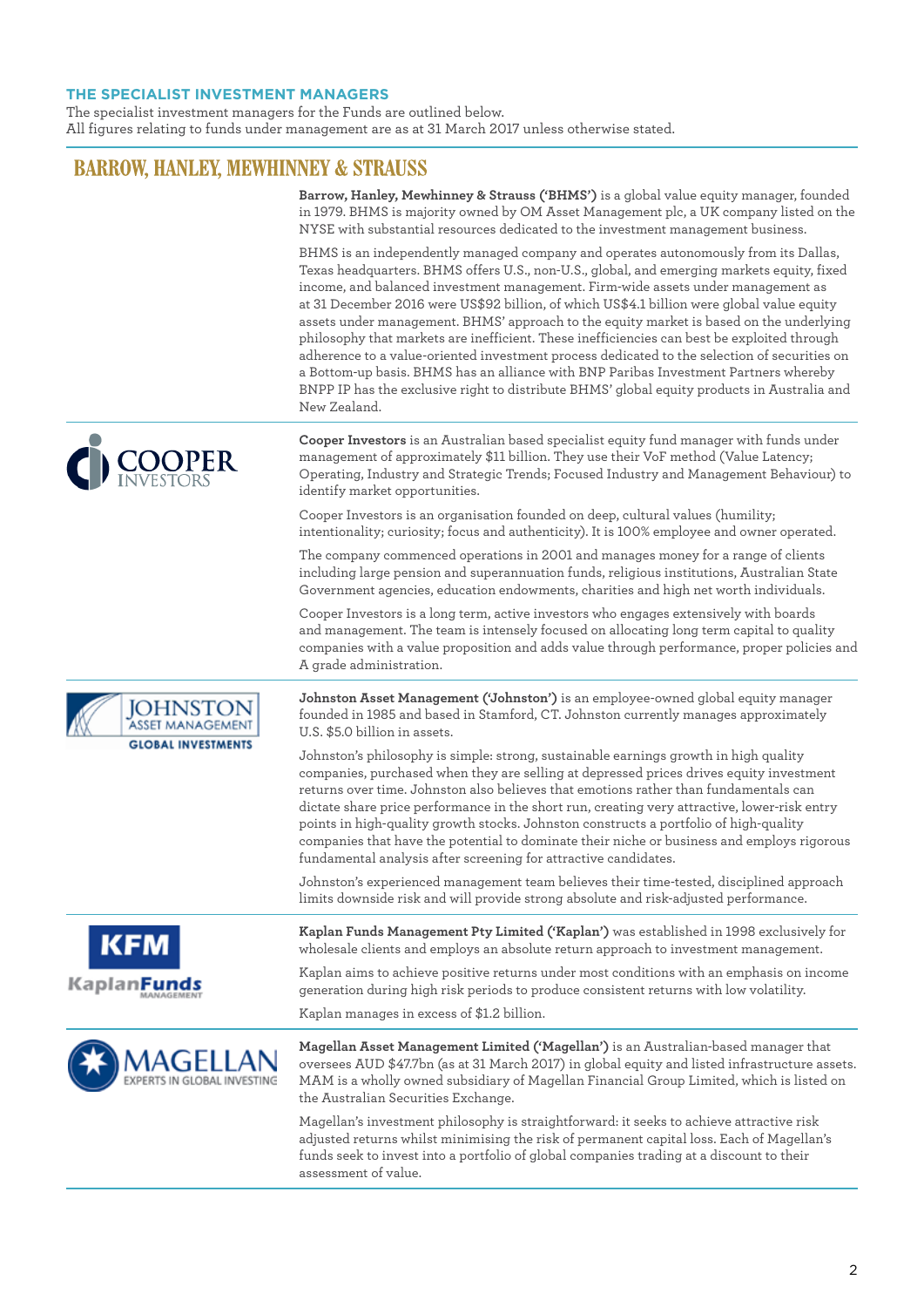#### **THE SPECIALIST INVESTMENT MANAGERS** (CONTINUED)

**Perpetual Investment Management Limited ('Perpetual Investments')** is one of Australia's Perpetual leading investment managers, with \$32.9 billion in funds under management (as at 31 March 2017). Perpetual Investments is part of the Perpetual Group, which has been in operation for over 125 years. By employing some of the industry's best investment specialists and applying a proven investment philosophy, Perpetual Investments has been able to help generations of Australians manage their wealth. PIMCO **PIMCO** was established in 1971 and is a leading global investment management firm managing over US\$1.47 trillion of assets (as of 31 December 2016) in the world. The firm is also one of the largest specialist fixed interest managers. PIMCO has its headquarters in Newport Beach, U.S.A, with offices located in Sydney, Singapore, Tokyo, Hong Kong, New York, London, Munich, Amsterdam, Toronto, Rio de Janeiro, Zurich and Milan. PIMCO has been managing assets on behalf of Australian investors since 1997 and now manages A\$36+ billion (as of 31 December 2016). PIMCO's Australian managed funds are designed to meet a range of portfolio needs – from true core bond holdings to innovative strategies that seek to enhance diversification and return opportunities. **Renaissance Asset Management ("Renaissance")** is a boutique investment manager <sup>1</sup> Renaissance that was established in 2003 and it specialises in the management of Australian smaller companies portfolios and listed property securities portfolios. Asset Management In smaller companies, Renaissance employs an active, bottom up investment style, focusing on building a portfolio of quality smaller companies that are trading on a discount to their assessed valuations. The manager will rotate between different securities based on its assessment of valuation and the risk and return profile of the companies. The portfolio typically holds between 40 and 100 companies. In listed property securities, Renaissance employs an active, value style, and focuses on bottom-up stock selection. Mispriced securities are identified by the manager using its own research and propriety value ranking system. Stock-specific and portfolio risk controls are then overlaid to determine portfolio weights. **RESOLUTION Resolution Capital Limited ('Resolution Capital')** is a specialist global real estate securities manager with a successful long-term investment track record and strong culture of **CAPITAL** fiduciary responsibility. The firm was established in 2004 and is headquartered in Sydney and maintains an office in New York. We believe that listed real estate is an excellent means of gaining exposure to the underlying returns of some of the world's highest quality real estate assets in a simple, transparent, liquid and tax efficient form. We are a value orientated investment manager with the objective of delivering superior risk adjusted long term returns, compared with recognised industry benchmarks. This is achieved through investment in a concentrated portfolio of carefully selected listed real estate securities with an emphasis on avoiding fundamental flaws, which could reasonably result in permanent impairment of the underlying investments. **RWC Partners ('RWC')**, was founded in 2000. Comprised of more than 140 people, **SARWC** including 50 investment professionals based in London, Miami and Singapore, RWC now manages over US \$10bn on behalf its clients. At the heart of RWC are eight independent investment teams, each led by experts in their specific fields. The teams manage portfolios on behalf of RWC's clients with the common aim of helping them meet their long-term objectives. RWC's specialist strategies enable investors to access developed and emerging market equities, convertible bonds and income solutions. There is a strong sense of responsibility across the organisation to provide the highest standards of investment management; good value for money, clear information that helps clients and a stable framework that is a both long-term and trustworthy. **Schroders Schroder Investment Management Australia Limited ('Schroders')** is the largest independent active manager in Australia from where it has operated since 1961. Schroders manage more than \$46.6 billion for retail and institutional clients in active strategies across Australian and global equities, fixed income and multi-asset. Schroders in Australia is a wholly owned subsidiary of Schroders plc, a UK-listed global asset manager that is more than 200 years old. Across the world, Schroders manages A\$636.6 billion (as at September 2016) in active strategies across the major asset classes. Including Australia, Schroders operates from 37 offices in 27 countries across Africa, the Americas,

Asia Pacific, Europe and the Middle East.